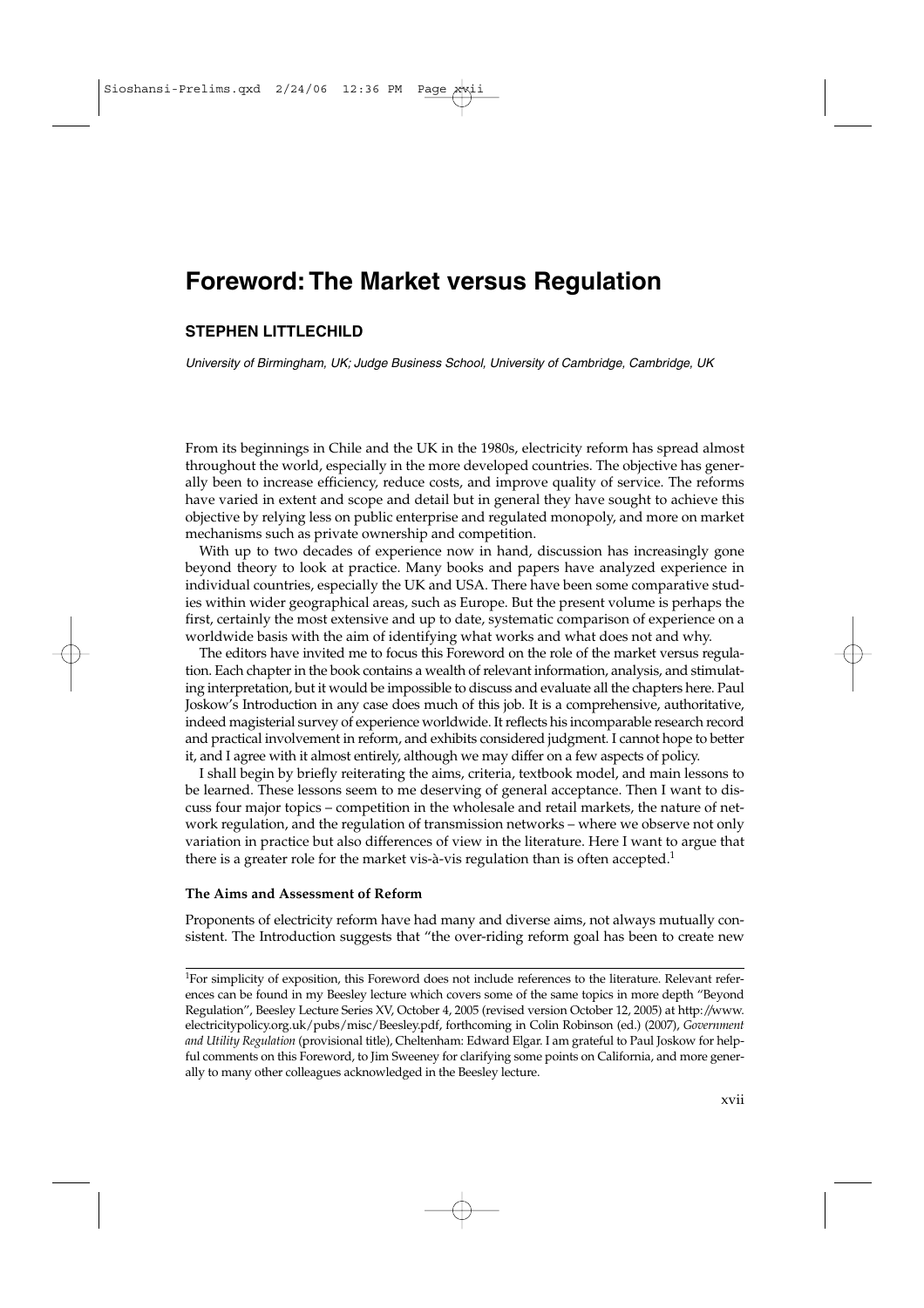governance arrangements that provide long-term benefits to consumers". These benefits are to be realized by creating competitive wholesale and retail markets to improve efficiency and responsiveness to customer preferences, by incentive regulation of privatized transmission and distribution networks to improve their efficiency and facilitate competition across them – and, I would add, by reducing the role of government and political influence generally.

This fairly summarizes the aims that many of us had in the UK. I believe it also reflects the main aims in those other countries that embarked on thorough-going reform of the electricity sector. (In general this aim was not limited to the electricity sector, of course.)

In assessing performance, it is necessary to adopt a "comparative governance" approach. Observed performance should be compared against clearly defined alternative institutional arrangements, recognizing that "ideal" textbook performance is never achievable in reality. In this respect, the "new institutional economics" is an important advance on the prevalent economic analysis of, say, 30 years ago. But economists have sometimes been reluctant to abandon the ideal theoretical benchmark (what Demsetz called the "nirvana fallacy"). Even now, public choice considerations do not always inform the analysis of regulatory alternatives.

# **The "Textbook Model" for Restructuring and Competition**

What I have elsewhere called the "standard model" for electricity reform is well spelled out in the 10 components of the "textbook architecture" for restructuring and competition set out in the Introduction. In summary, they are:

- *Privatization* to enhance performance and reduce the ability of the state to use these enterprises to pursue costly political agendas.
- *Vertical separation* of competitive and regulated monopoly sectors to facilitate competition and regulation.
- *Horizontal restructuring* to create an adequate number of competing generators and suppliers.
- Designation of an *independent system operator* to maintain network stability and facilitate competition.
- Creation of voluntary energy and ancillary services *markets and trading arrangements*, including contract markets and real-time balancing of the system.
- Application of regulatory rules to promote *access to the transmission network* and incentivize efficient location and interconnection of new generation facilities.
- *Unbundling of retail tariffs* and rules to enable *access to the distribution networks* in order to promote competition at the retail level.
- Specification of *arrangements for supplying customers* until retail competition is in place.
- Creation of *independent regulatory agencies* with adequate information, staff and powers, and duties to implement incentive regulation and promote competition.
- Provision of *transition mechanisms* that anticipate and respond to problems and support the transition rather than hinder it.

I am tempted to add a final component: *Do nothing more*. At least, the need to avoid excessive government and regulatory involvement is one of the lessons to be learned.

# **The Importance of Following the Textbook Model**

Where the "textbook model" has been largely followed it has been broadly successful; for example, in the UK, Argentina, the Nordic countries, Victoria, and Texas. Where it has not been followed, there have been problems. Departures from the textbook model include sins of omission and sins of commission, and in some cases both.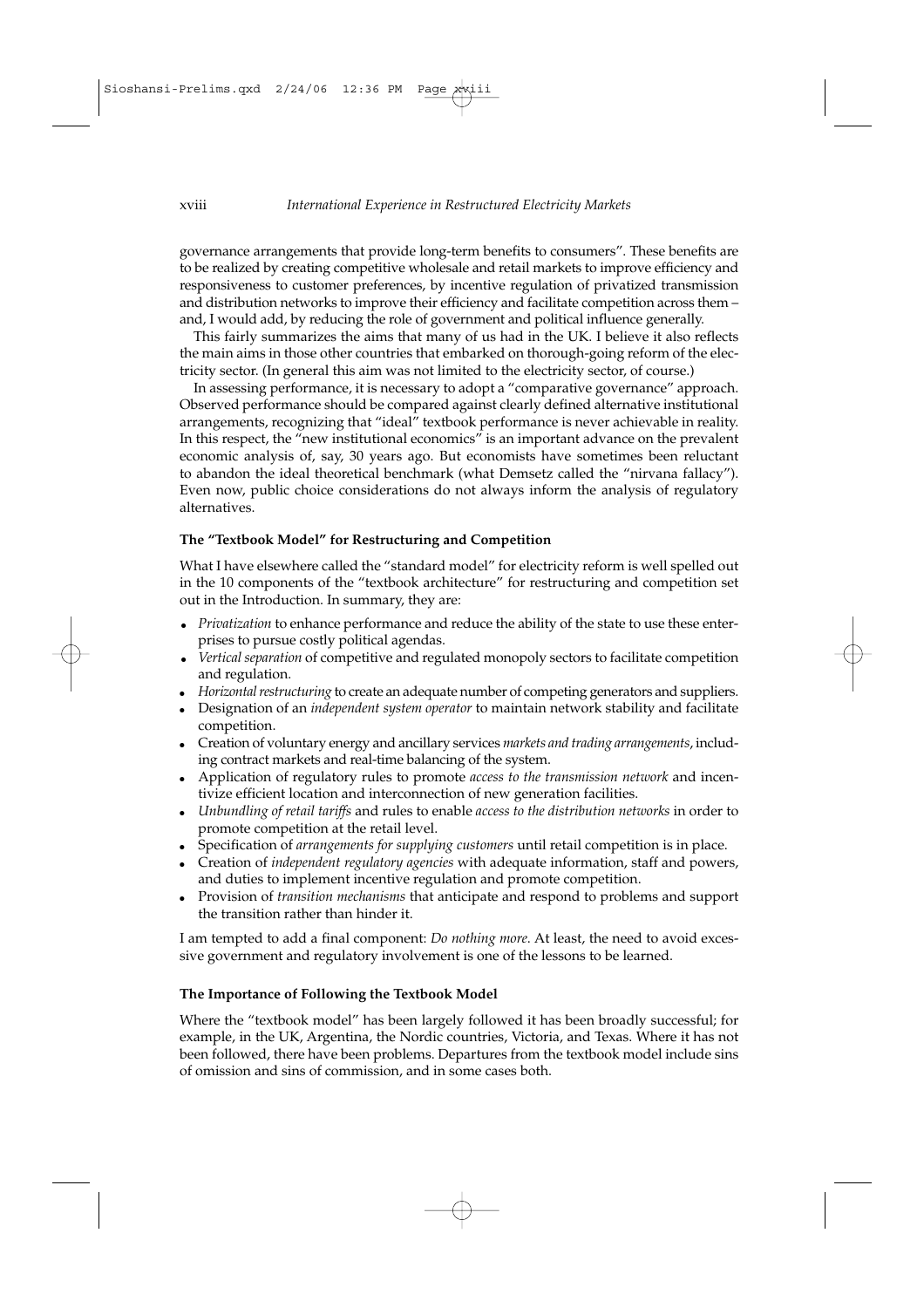Examples of the sins of omission include Belgium, Italy, and especially France, where relatively little has been done to restructure to create competitive markets (and in France's case to privatize). Opening up to competitive markets seems to have been very slow in Japan. In Germany and New Zealand there were initial failures to recognize the need for a sector regulator.

Examples of the sins of commission include Chile (excessive restrictions on generation and competition) and California (inappropriate restrictions on contracting and retail pricing and undue government involvement).

Examples of both types of sins include most other North American jurisdictions, where there has often been insufficient restructuring coupled with excessive retail (and in some cases wholesale) price controls. In Ontario these problems have been compounded by undue government involvement. Similarly, continued state ownership in some states in Australia has been coupled with excessive retail price controls.

In many of these cases, competition has been less effective, and prices to customers have been correspondingly higher, than would have been the case had the textbook model been adopted in full. In other cases, by contrast, prices have been artificially held below market levels, which has been the cause of different problems. The inability or unwillingness of governments to secure and defend market prices that cover reasonable costs has often precluded the full application of the textbook model. This has been the case in many developing countries, particularly in Asia.

# **California**

The problems in California have been much analyzed, not least in this volume. But since they are cited around the world as a reason for not engaging in electricity reform, it is worth a few words here to explain why that is the wrong lesson to draw, and why experience in California should not be a deterrent to electricity reform elsewhere.

Commentators in this volume are right to explain that the California problems were not primarily a failure of the wholesale market. Generators wanted to invest but were slowed down by delays in regulatory approvals (which did not reflect environmental restrictions) and by regulatory uncertainty until restructuring policy was clarified. There may have been some exploitation of generator market power (to an extent that is subject to debate). But this was exacerbated, if not caused, by the regulatory framework.

The main mistake was to prohibit or discourage the incumbent utilities (as retail suppliers to the majority of customers) from entering long-term contracts with the generators. This almost invited increases in spot market prices. Another problem was the obligation on the utilities – once they had covered their stranded costs and the price caps had expired – to pass directly through to customers the prices obtaining in the wholesale market. This happened in San Diego, and when prices rose sharply in the wholesale market the extent of customer protests in San Diego led directly to the intervention of the Governor of California. A third problem was the inflexible retail price caps that led to bankruptcy or near-bankruptcy for the other two utilities when wholesale prices rose. These caps did not incorporate the costs of entering long-term contracts to hedge against such price rises because the utilities had been discouraged from entering these. The refusal to raise the caps exacerbated the financial problems of the main utilities and reduced any role that reductions in demand could have played in ameliorating the electricity crisis.

The main problem, in short, was one of inappropriate regulation, and was not attributable to privatization or competitive markets per se. In partial defence of the regulatory commission, it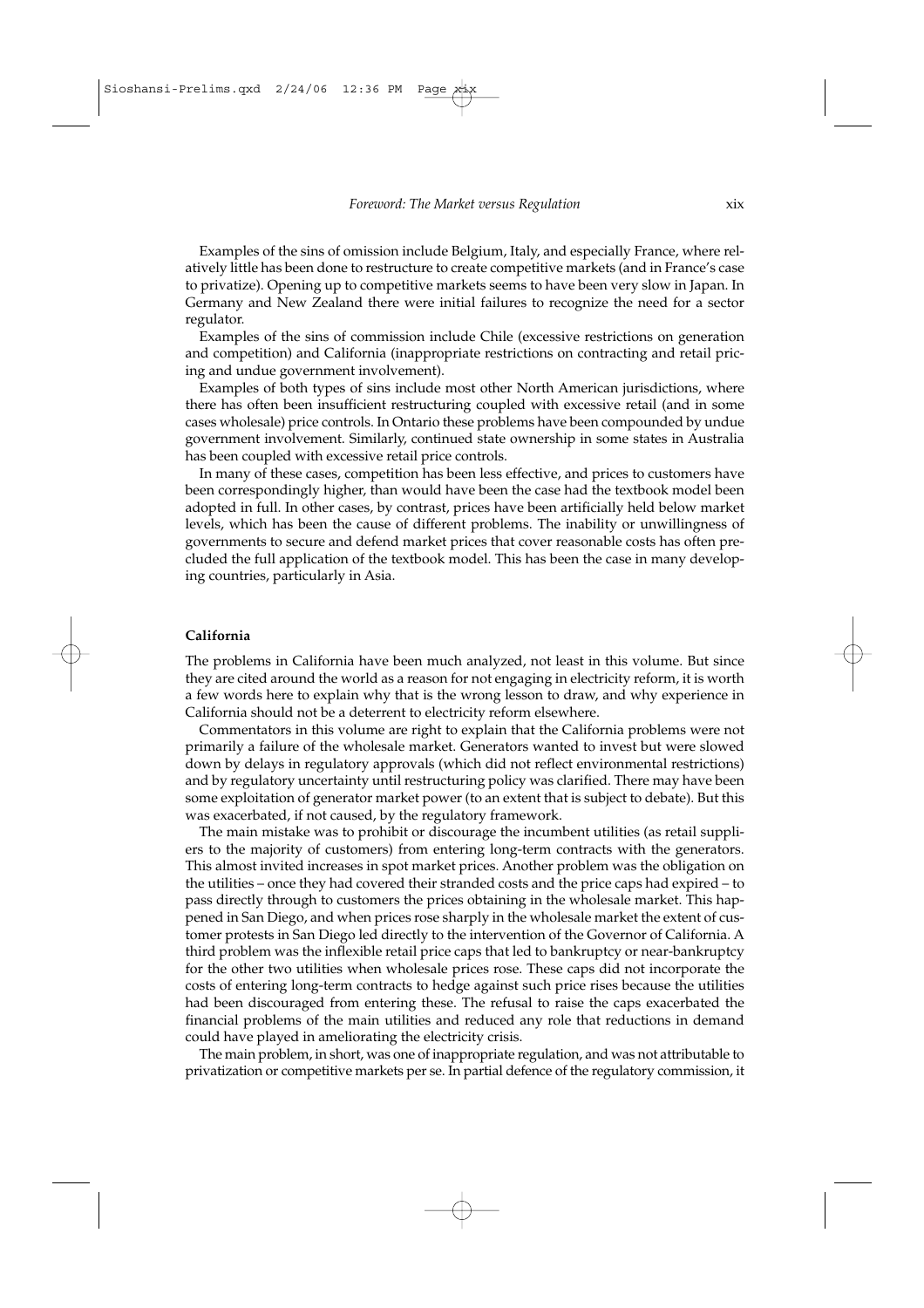has to be admitted that the main components of the policy in question (no contracts and wholesale spot price pass through) were ones that had been advocated by leading US economists and advisers at the time. It is now generally accepted that neither of these components is appropriate, and that suitable contracting is to be encouraged.

Of course, the situation in California was much exacerbated by political involvement. The then-Governor refused to allow any retail price increases in the rest of the state and declared an emergency situation. The California Legislature required that the Department of Water Resources purchase electricity on behalf of customers, which it did via large quantities of very long-term contracts at what turned out to be excessive prices. The Legislature also suspended retail competition (direct access) in order that the costs of these contracts could be passed on to retail customers. The California Public Utility Commission voted to implement this (with a strongly dissenting minority).

I return to some of the retail competition issues later. But the point to emphasize here is that the proper lesson of California is to avoid over-regulation, not to avoid electricity reform.

# **Competition in the Wholesale Generation Market**

International experience supports the argument for dealing with potential market power ex ante rather than ex post, and for doing so structurally rather than by restrictions on conduct. At the time of electricity privatization in the UK there was an awareness of the need for several generators from the outset, but this was outweighed by the desire to privatize the nuclear stations as well. After the nuclear stations were withdrawn, a concern to meet the privatization timetable precluded remedying this mistake. It was not straightforward or costless to remedy the situation later.

Argentina, Australia, and some other countries learned the lesson and initiated a more extensive and beneficial structural separation. Much of continental Europe has not yet done so. Stronger transmission links between countries are now seen as the solution. It remains to be seen whether this will suffice to alleviate market power and political influence within each country.

Most US jurisdictions have instituted market monitoring and mitigation protocols. Much thought and expertise has gone into these. But sometimes they seem rather prescriptive and severe. The Introduction reflects a concern that they may have constrained prices from rising to competitive levels, especially for peaking plant, thereby creating adverse investment incentives in the longer term.

Some market monitoring protocols may be a regulatory over-reaction to early price spikes. Arguments by some economists that observed prices reflected market power because they exceeded short-run marginal cost were not helpful here. It turns out that the prices in question were often barely above the cost of staying in the market, and generally below the longrun cost of entering the market. This illustrates the disadvantages of using an inappropriate theoretical benchmark.

Is it possible that concerns about market power may have been exacerbated by the wholesale market design? A characteristic of an electricity pool is that the price becomes a kind of public good, imposed on all parties uniformly without their explicit agreement (other than their acceptance of the process). This may have some advantages but the price can also become a matter of public concern. Attention and complaints naturally focus on it. An advantage of bilateral trading (as in the UK) is that there is no single imposed price and all trades are voluntarily agreed between the parties. It is encouraging that many pools are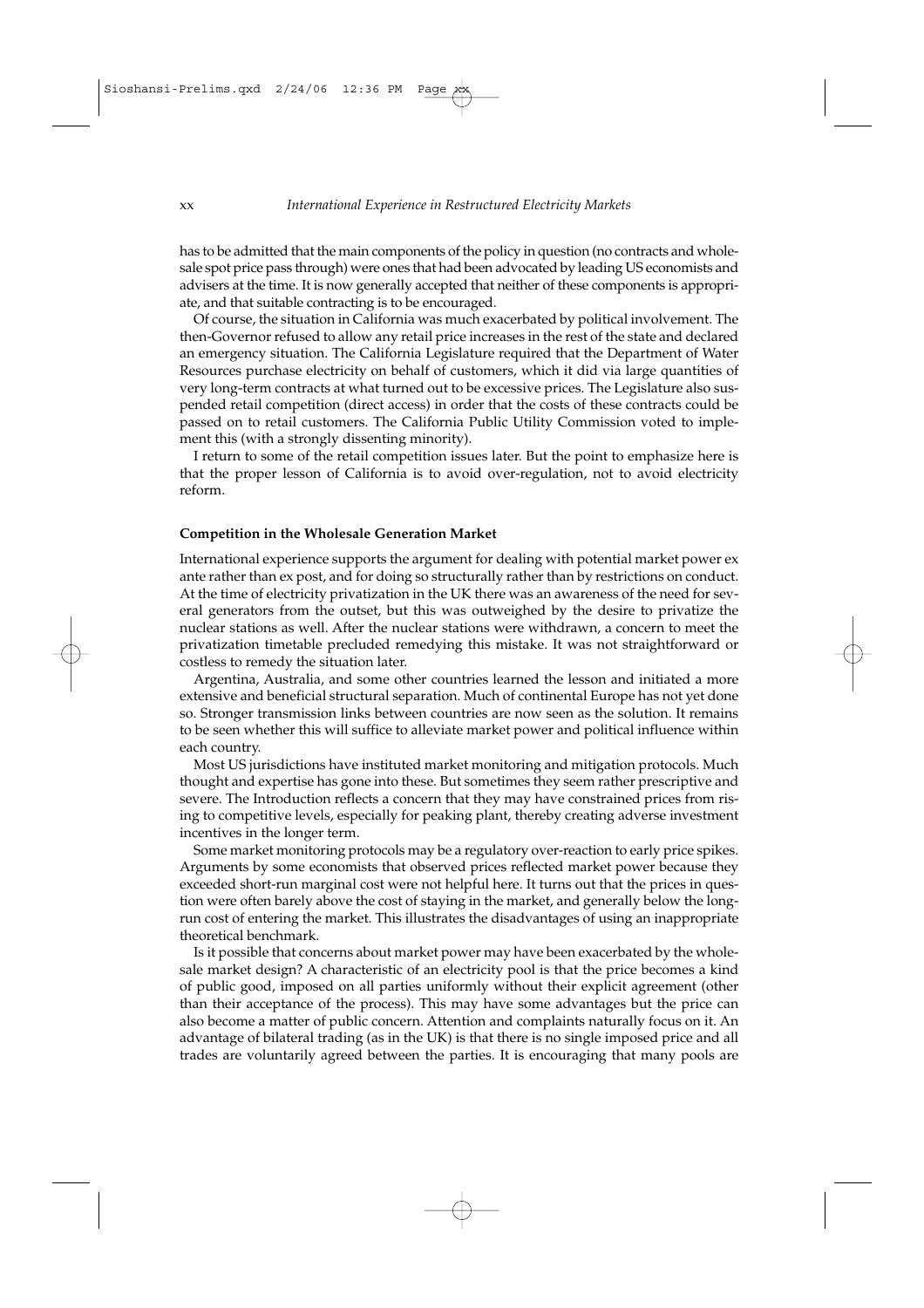now allowing bilateral trading outside the pool, and it will be interesting to see how both forms of market develop.

# **Adequacy of Generation Investment**

A different concern is now emerging in some countries, under the heading of security of supply or resource adequacy. Can competitive markets stimulate adequate investment in new generation? Some policy-makers in particular fear that they may be held responsible for any deficit. Whether these concerns are justified is another matter. The market has already brought forth extensive investment in many different countries. There is no reason to expect that it will not be equally forthcoming in future, provided that it is not discouraged by inappropriate regulatory or government policies.

As the Introduction explains, such potentially discouraging policies include macroeconomic and political instability; the uncertainty, complexity, and discouraging effects of investment by state-owned entities (including possible or threatened investment); the similar effects of some programs to stimulate uneconomic renewable sources; the costs and uncertainties of continuous market redesign; and actions by regulators or independent standard operators (ISOs) that unduly limit or depress market prices. Where such policies are discouraging generation, the remedy is surely to cease or moderate them rather than to conclude that the market does not work.

Many chapters in this volume document significant investment in new generation. Are some of the authors unduly optimistic about the future? It is true that the UK has benefited from the ability to call on mothballed generation plant (new as well as older plant). It is surely an achievement of privatization and competition to have induced generating companies to consider mothballing as an economic option where it was previously ruled out. There seems no reason why other countries should not follow suit where it is economic to do so. Importantly, however, mothballing is not at the expense of new plant: there has also been and still is significant declared intention to construct new plant in the UK and no doubt elsewhere.

There may be less interest in new generation in some countries if prices do not justify it at the moment. But low prices are not inherent in a competitive market, unless the market rules and monitoring guidelines so dictate. There is a danger that what emerges from the market are the prices that the regulator or market monitor deem appropriate, rather than what a competitive market would require in order to meet demand. Again, the solution may be to reconsider the nature and scope of the market rules and the monitoring guidelines. As noted earlier, bilateral trading also offers advantages here.

Some countries or jurisdictions where a wholesale market already exists are implementing or considering a greater role for regulation; for example, by imposing forward contracting obligations or administratively determined capacity payments. This is disappointing: I regard it as a step forward to have abolished such a capacity mechanism in the UK. Regard must be had to the way such arrangements would work in practice rather than in theory. Market participants are quite capable of manipulating any such regulation to suit their own ends.

It is also necessary to be realistic about regulation. Are regulators really capable of forecasting future demand and determining what levels of contracting obligations or capacity payments are needed to meet this demand most economically? And is this what in practice will influence their decisions? Introducing more regulation involves creating a greater role for political considerations, which are invariably influenced by a variety of factors, often of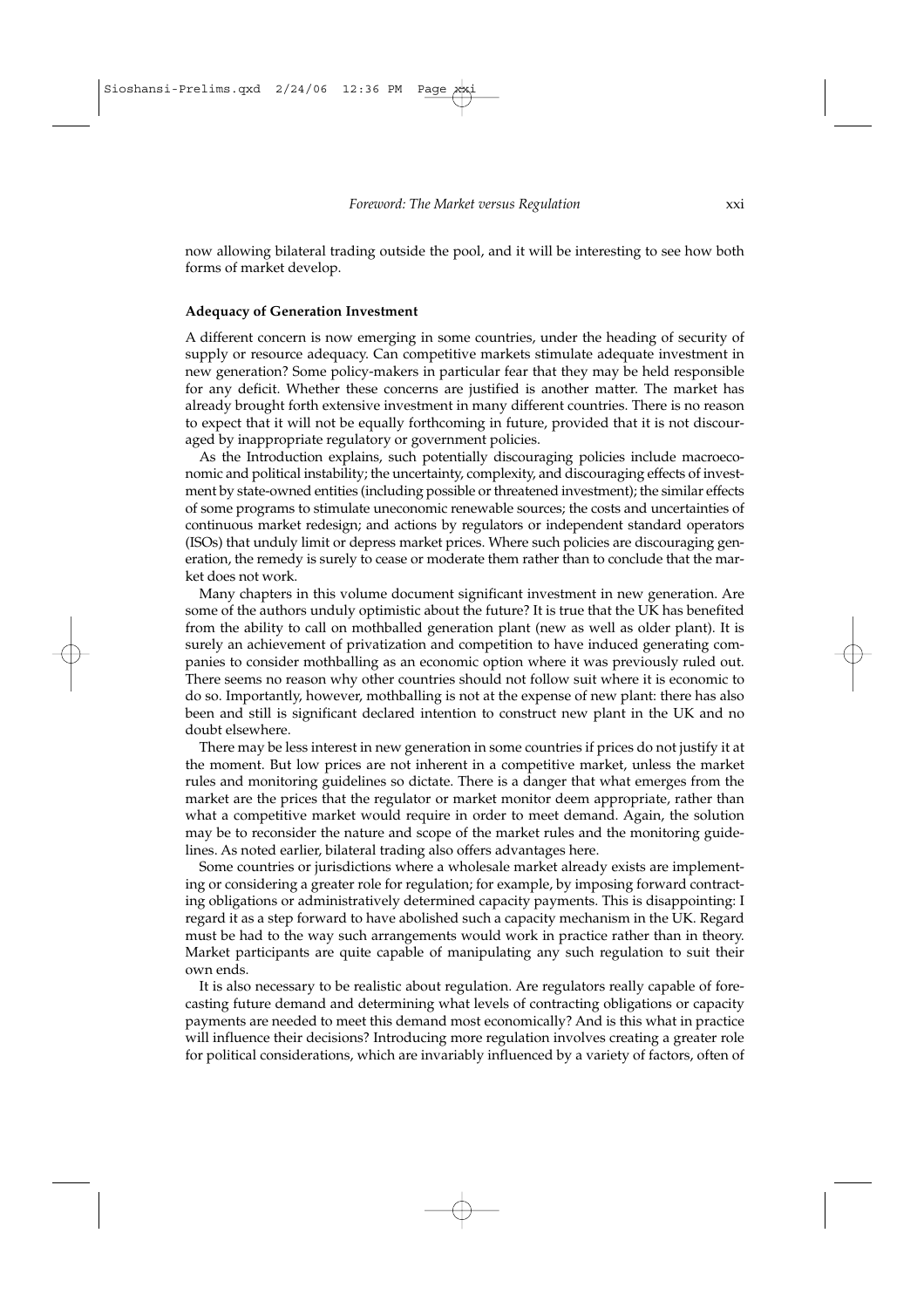a short-term nature. Past political concerns have included the levels of costs and prices and the extent of competition; today the concerns include resource adequacy and the environment; what will be the concerns tomorrow?

# **Competition in the Retail Supply Market**

We now understand more clearly the problems that emerge for retail competition if an inadequate regulatory framework is put in place. Defects include no or inadequate unbundling and ring-fencing of distribution networks and retail supply, inadequate provision for equal access to networks on non-discriminatory terms, cross-subsidization of one service or supplier by another, unclear allocation of costs and setting of price controls, inadequate provision for revenues to cover default services, use of default services or price controls to achieve objectives other than a robust retail market, and so on. A failure to recognize these problems has often proved critical in practice, sometimes fatal.

Some might suggest that a lack of retail competition does not matter. They see costs but not many benefits.

The Introduction notes that the potential benefits of retail competition include lower prices (from lower costs of energy purchasing and retailing, admittedly perhaps offset by increases in some other retailing costs), and new value added services such as risk management, demand management, and energy services. No one disputes that these benefits are likely to outweigh the costs for large and medium industrial consumers. Failure to provide for effective retail competition in this sector of the market is generally agreed to be a serious error, and policy is coming to reflect this internationally.

However, some commentators are not convinced that this is the case for residential and small commercial customers. Their concern is that retail competition for such customers introduces additional costs and higher profit margins, and therefore is only feasible if regulated or default prices are increased to more than cover these additional costs and margins. These commentators prefer, and consider that customers would prefer, a regulated alternative to a competitive market.

I take a different view. Although regulation may seem to offer lower costs and prices in the short term, I believe that the market will offer better value in the longer term when one considers how regulation will actually operate. Let us first identify those markets where residential retail competition has so far developed relatively well, note some characteristics of those markets, then examine what forms of regulation are realistically available.

## **International Experience of Retail Competition in Residential Electricity Markets**

Table 1 lists the main residential markets that are now open. Some of them exhibit significant switching away from the incumbent supplier, but others do not.

Of those residential markets that opened about 6 years ago (in the period 1998–2000) the proportions of residential customers with non-incumbent suppliers are now 43% in UK; 29% in Sweden, and 24% in Norway but only about 11% in Finland and 5% in Germany; 26% in New Zealand but seldom over 7% in North America. In a few US states some high proportions were observed initially, but in only a few territories in those states.

Of those residential markets that opened just over 3 years ago (in January 2002) the proportions are already 24% in Texas and 33% in Victoria though only 11% in New South Wales. In Ontario (which opened in May 2002) 20% of customers had signed with another supplier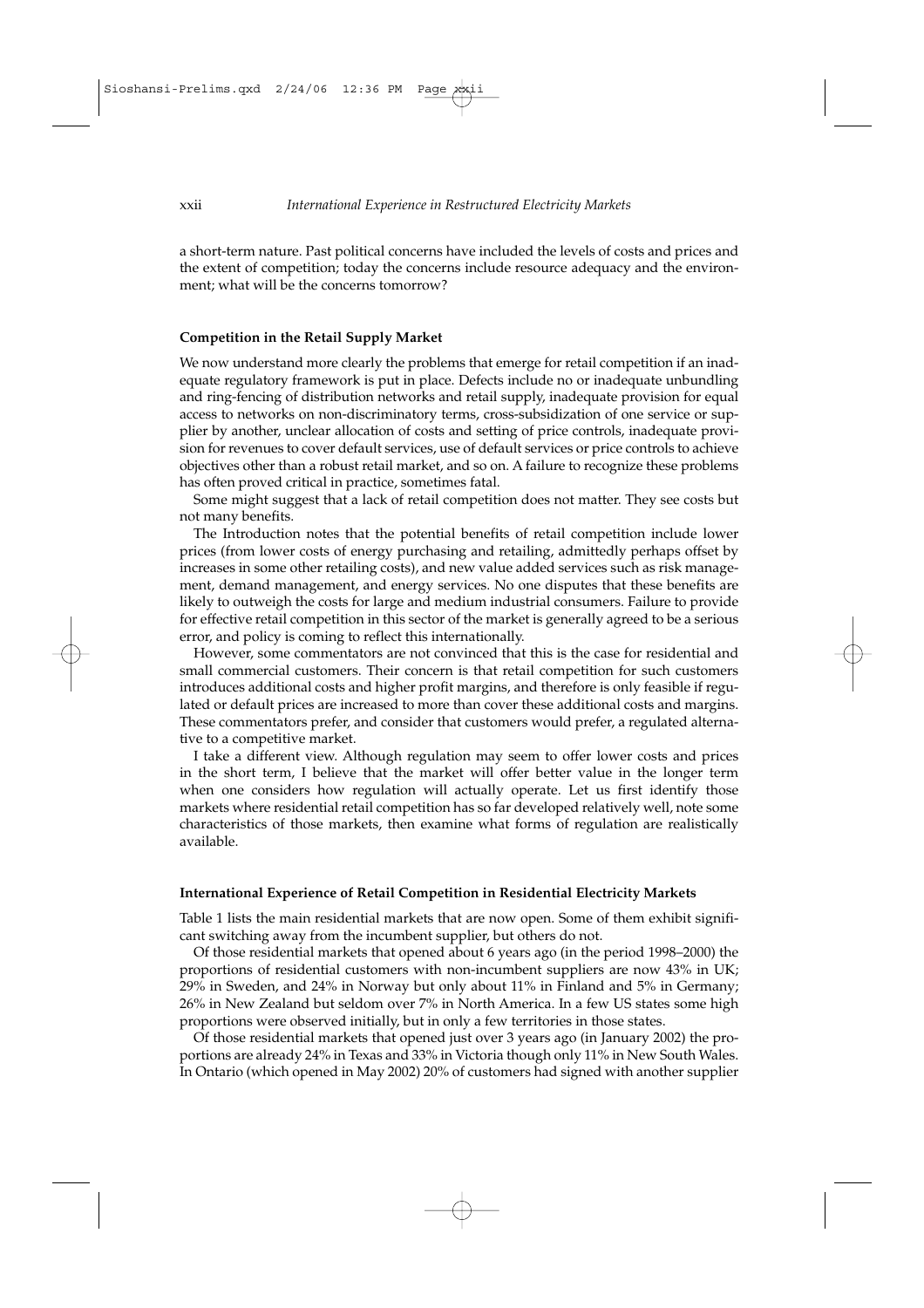| After approximately         |                                   |                 |
|-----------------------------|-----------------------------------|-----------------|
| Market                      | 3 years                           | After 5–6 years |
| Markets opened 1998-2000    |                                   |                 |
| UK                          | 34                                | 43              |
| Sweden                      | 18                                | 29              |
| Norway                      | 15                                | 24              |
| Finland                     | 5                                 | 11              |
| Germany                     | $\overline{4}$                    | 5               |
| New Zealand                 | 18?                               | 26              |
| Alberta                     | $\overline{2}$                    | 7               |
| California                  | $\overline{2}$                    | $\mathbf{1}$    |
| Maine                       |                                   |                 |
| <b>MPS</b>                  | 36                                | 7               |
| <b>BHE &amp; CMP</b>        | $\theta$                          | $\mathbf{0}$    |
| Maryland                    |                                   |                 |
| Potomac Electric            | 15                                | 6               |
| Other utilities (3)         | $\boldsymbol{0}$                  | $\mathbf{0}$    |
| Massachusetts               | 3                                 | 3               |
| New Jersey                  | $\boldsymbol{0}$                  | $\mathbf{0}$    |
| New York                    | $\overline{4}$                    | 6               |
| Ohio                        |                                   |                 |
| First Energy (3)            | 40                                | 45              |
| Cincinnati                  | $\overline{2}$                    | 3               |
| Other utilities (4)         | $\mathbf{0}$                      | $\mathbf{0}$    |
| Pennsylvania                |                                   |                 |
| Duquesne Light              | 35                                | 23              |
| PECO Energy                 | 18                                | $\overline{2}$  |
| Other utilities (4)         | $1 - 7$                           | $\mathbf{1}$    |
| Markets opened January 2002 |                                   |                 |
| Texas                       | 19 (now 24)                       |                 |
| Ontario (open May 2002)     | 23 (in September<br>2002, then 0) |                 |
| New South Wales             | $9$ (now 11)                      |                 |
| Victoria                    | 24 (now 33)                       |                 |

Table 1. Residential customer switching in international electricity markets.<sup>2</sup> (proportion (%) of residential customers served by non-incumbent supplier).

by the day the market opened, but within a few months a price cut and subsidy by the state government led to the disappearance of the market.<sup>3</sup>

With the exception of most North American markets, the proportions of customers switching are growing steadily over time; in North America (apart from Texas) the proportions are generally static or declining.

The high switching markets – notably the UK, Norway and Sweden, New Zealand, Victoria, and Texas – exhibit many other forms of competition as well. They are generally characterized by considerable entry and exit of suppliers; by growth and decline of individual suppliers; by

<sup>&</sup>lt;sup>2</sup>My Beesley lecture gives sources and further discussion.

<sup>3</sup> Whether any competitive contracts remained valid is unclear. Competitive offers (for 3- and 5-year fixed-price contracts) are now beginning to reappear in Ontario.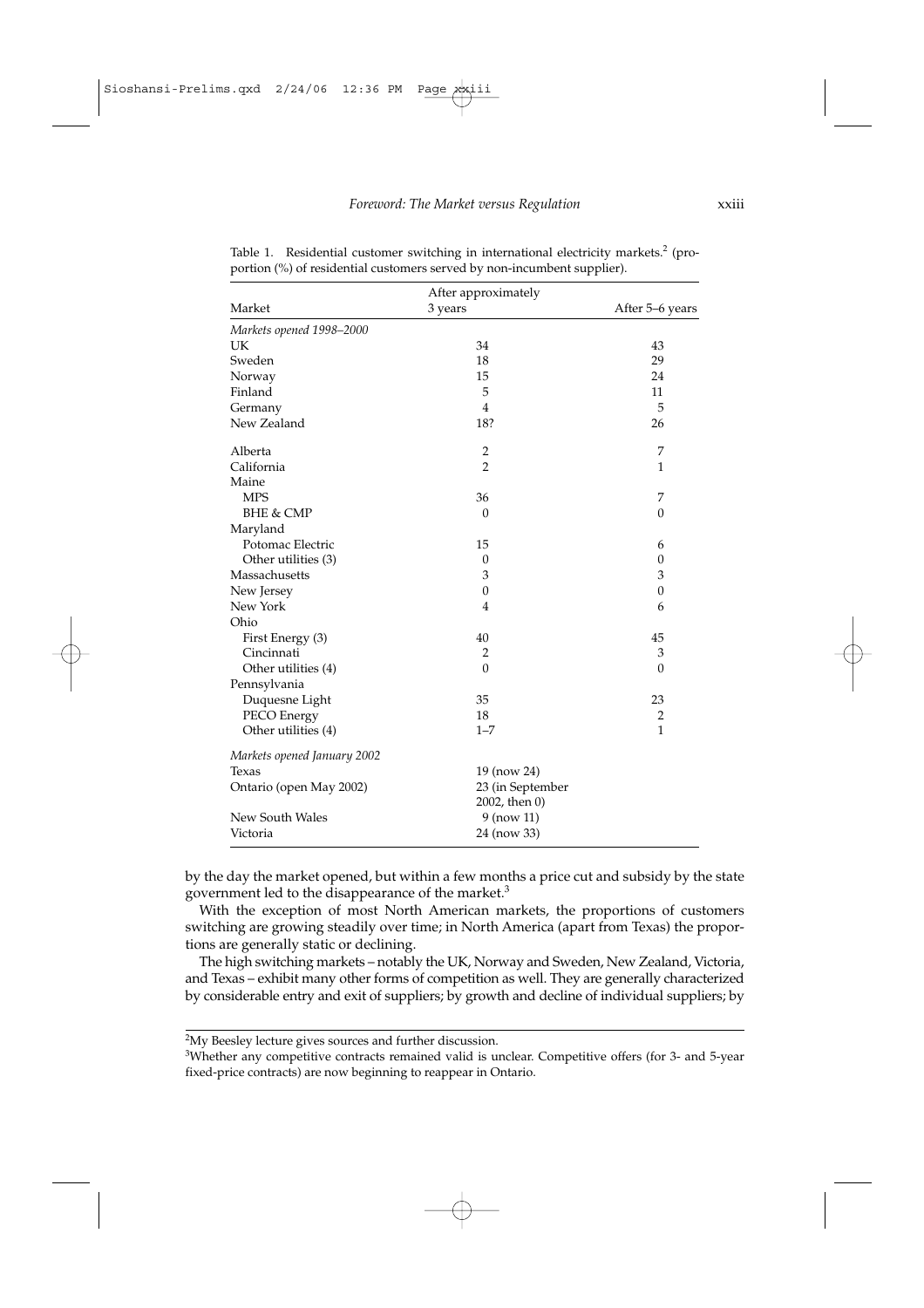mergers and takeovers; by a variety of marketing techniques; by active competition on price; and by an increasing variety of non-price services and product variations.<sup>4</sup>

Of particular interest is the increasing range of contractual terms. In addition to the traditional standard tariff that is variable at the utility's (or regulator's) discretion, the Nordic markets offer a wide range of products including fixed-price contracts varying from 3 months up to 5 years, and spot price-related contracts including a variety of optional hedges. Up to 40% of residential customers have chosen such contracts. They have exhibited a wide range of different preferences, which have also responded to changing market conditions and evolved over time.

These retail electricity markets seem increasingly indistinguishable from other competitive markets such as banking, insurance and mortgages, other fuels including petrol (gasoline) and heating oil, telecommunications, food and housing, and indeed many consumer goods and services generally. These markets too involve costs to operate, some of which could no doubt be reduced if there were a single regulated supplier. Consumers there too may be "sticky", with some reluctant to change from their traditional supplier. From time to time there may be concerns about some aspects of these markets, and a variety of restrictions may be applied to suppliers in them. But in general economists do not consider that it would be better to replace competition in these markets by a regulated outcome. Have we somehow discovered the one product in the whole of the consumer market for which regulation is better than competition?

# **Alternative Mechanisms or Regulating Residential Markets**

Consider now what form the regulation of residential electricity markets might take. The policy might be "a regime where the distribution company procures power competitively and resells it at cost". But this sounds disconcertingly like the ideal theoretical benchmark. If nationalized industries or regulated public utilities could and would do this there would be no need for privatization and competition in the first place. Socialism and communism would work better than markets.

What are the practical regulatory alternatives to retail competition? They include the following:

- The regulator specifying ex ante the quantities and timing and prices of energy purchases that are to be made, and the terms on which this energy should be sold to customers, or approving a detailed process for doing this.
- The regulator approving or disapproving the above items ex post, and consequently allowing or disallowing the costs and revenues involved.
- The regulator using benchmarks based on purchasing by other comparable suppliers to use either ex ante or ex post in the above schemes.
- The regulator setting price caps for specified periods of time based on assumptions about the costs of hedging variations in energy prices.

<sup>&</sup>lt;sup>4</sup>In the UK, these variations include bundled offers notably dual fuel, credits in the form of airmiles, loyalty points with specific retailers or shopping cards (Nectar), contributions to charities and deserving customer groups, green tariffs, energy efficiency packages, insurance cover, discounts for self-reading meters, the Staywarm scheme offering unmetered electricity for a fixed monthly fee, discounts for various prepayment meter schemes, discounts for a range of home services and financial products, tariffs with no standing charges, single billing for up to six utility and other services, and so on.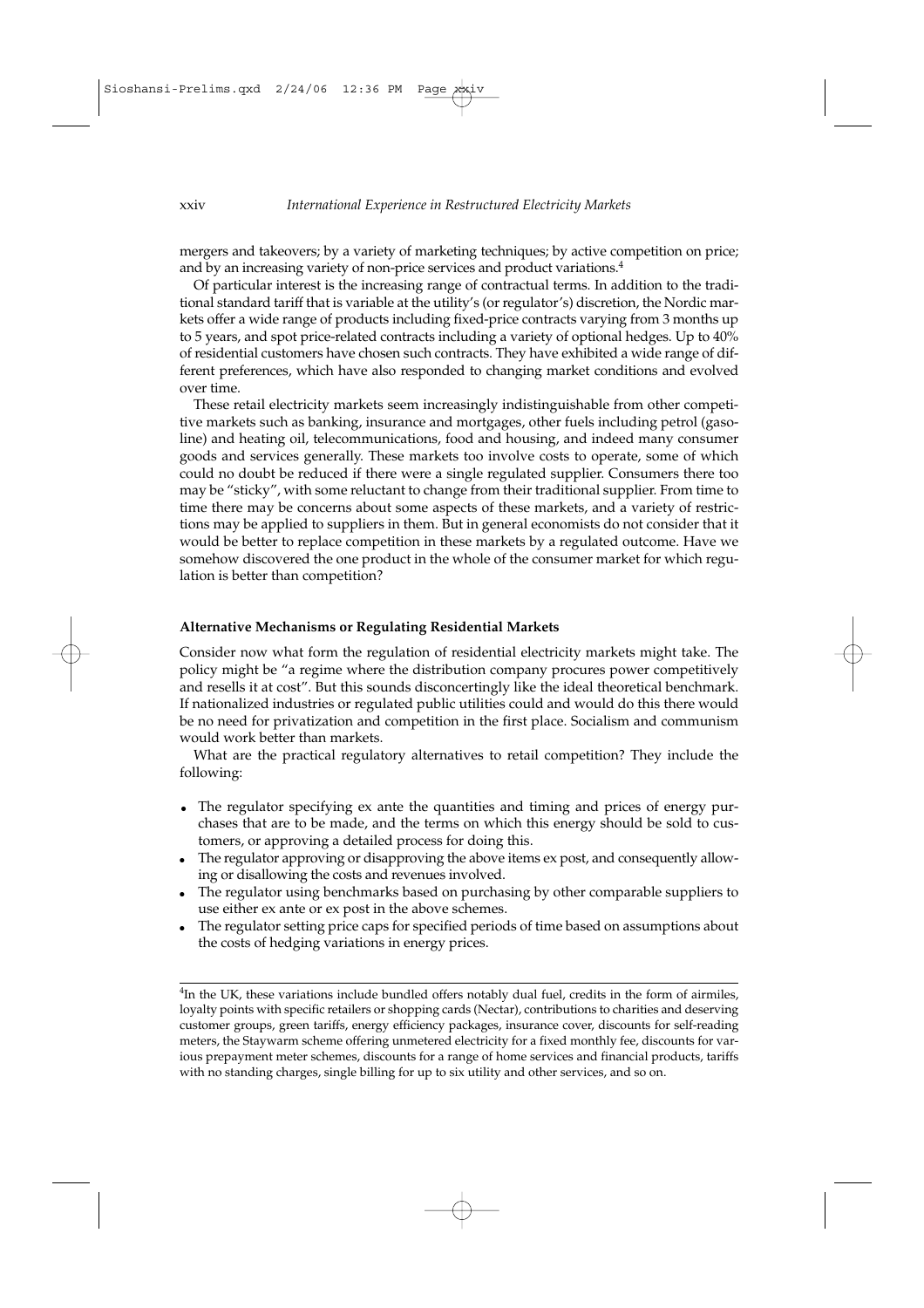• The regulator specifying or approving ex ante the basis on which contracts for supply are to be put out to tender, and the prices at which this supply is to be priced to customers over time.

All these possibilities are "workable", and all have probably been tried at one time or another. I myself have been involved in several of them. Some have greater merit than others. Fixedprice caps worked acceptably in the UK for a transitional period of 4 years. Price cap adjustment mechanisms have so far not been inconsistent with competition in Texas. Competitive tendering seems to have secured very good prices for customers in New Jersey and Maine, at least in the short term.

But all these alternatives have disadvantages too. For example, it is easier to envisage a comparator for an incumbent supplier in Holland than in France or Italy. And even with several suppliers in areas of similar size the variations between suppliers (e.g. in customer mix, consumption patterns, weather conditions and other factors) should not be underestimated.

# **The Decision-Making Process**

Let me focus here on two aspects of the institutional comparison between regulation and the competitive market. The first aspect is the decision-making process, whether by the regulator or by market participants generally, and the information available for this purpose. I refer here not to information about what the utility companies are doing but about what the future holds for wholesale prices.

Whoever is purchasing electricity, or prescribing or approving its purchase ex ante or ex post, has to decide when and what to buy. Is it better to buy ahead or on the day? In the former case, is it better to buy a week ahead, or 3 months or a year or 3 years or 15 years ahead? What should the portfolio of purchased contracts look like? Should they be fixed-price or indexed contracts, and if indexed to what input price or other parameters? There are even more far-reaching decisions to be made. Is it better to integrate vertically into generation rather than buy on the wholesale market? If so, to what extent is it prudent to integrate and what kinds of generation plant is it best to buy?

There is a comparable set of decisions on the selling side, with analogous required information. Should the electricity be sold at a price that varies according to wholesale market conditions? Or should there be fixed prices and if so when should they be set and for what periods? A tender for 2 years might imply fixing the price for 2 years – but is 2 years the right period, and does this depend on views about the future level of prices? British Gas has just offered an optional fixed price for 5 years, but in Norway suppliers are now changing tariffs as frequently as monthly to reflect changing wholesale market conditions. If a single product is to be offered, which is the right one? If, instead, customers should be given a choice, how to discover what customers want and to predict what they will choose, and how to adapt to their perceptions and preferences that evolve over time?

These are decisions that have to be taken in any market, and they are increasingly important in the electricity market. Economists normally argue that it is better to allow many players to take such decisions in a competitive market than to give a regulator monopoly power over such decisions. It is not that private suppliers invariably get the decisions right or that regulators are particularly unintelligent or unwise. Rather, competition is a discovery process that itself tends to identify and encourage those individuals and organizations that prove better at purchasing inputs and at understanding and providing what customers want. Competition also tends to eliminate those decision-makers that prove less able in these respects. There is no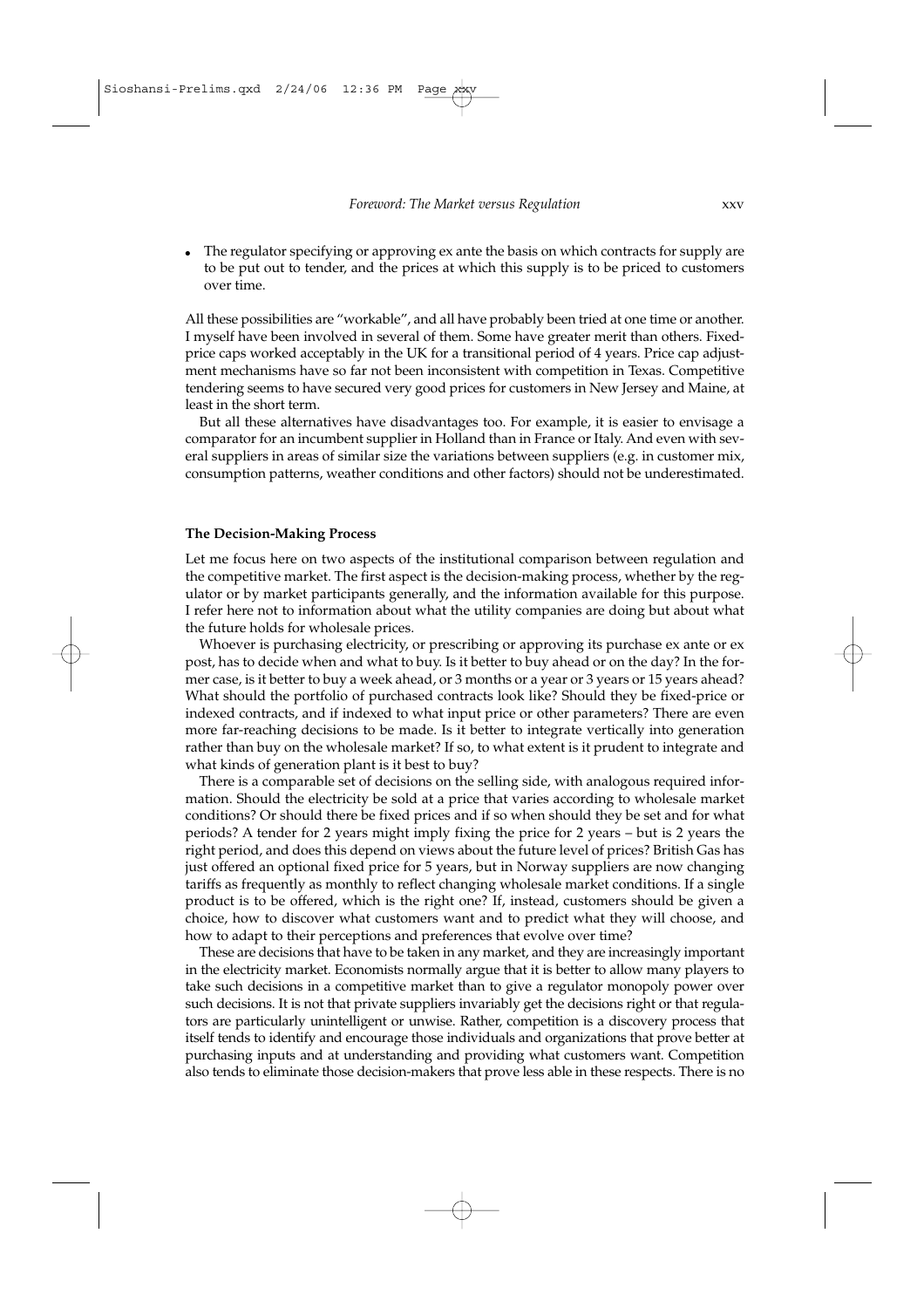comparably effective discovery process for regulation. Do not the principles of competitive markets apply to electricity too?

### **Retail Competition and Public Choice**

The other aspect of the institutional comparison between competition and regulation concerns how regulation actually operates. Here, both statutory and public choice considerations must be brought to bear.

Is a regulator in practice able to purchase power competitively and sell it at cost? The duties of a regulatory body will typically require it to have regard to a wide range of considerations, directly or indirectly including some reference to the public interest, and generally referring to the long term as well as the short-term interests of customers. These duties would apply to the regulator in assessing what kinds of contracts the utility should purchase, and at what prices, and on what basis the power should be sold on to customers.

In addition, politicians, the media, interest groups and not least the government will from time to time draw regulators' attention to the importance of this or that consideration. Yesterday the main consideration may have been coal or promoting competition or reducing price, today it may be renewables or security of supply, tomorrow it might be demand management or nuclear.

Similar considerations apply to decisions about the terms on which a regulatory body should authorize electricity to be sold to customers. The same parties will ask: Is it really appropriate to increase consumer prices just at this moment? And is it really appropriate to offer products that distinguish between this and that type of customer?

These are the kinds of broader- and longer-term considerations that seem to me crucial in assessing the case for retail competition. If the aim is to facilitate certain kinds of political or non-market objectives, then regulation may have advantages over retail competition. But decisions of regulators and governments as an alternative to retail competition can be very costly to customers: witness the tens of billions of dollars associated with the coal contracts in the UK, the renewable and nuclear purchasing policies that first prompted reform in California, and the more recent insistence on expensive long-term contracts that nearly ended reform there. If the aim of electricity reform is to create governance arrangements that provide long-term benefits to consumers, then retail competition down to the residential level should be an integral component of the textbook model.

#### **The Nature of Network Regulation**

Incentive regulation has been extensively developed and applied in the UK and many other jurisdictions. It has led to increases in efficiency, reductions in prices, and improvements rather than reductions in reliability. In the UK, at least, there has been more capital investment than in the previous regime, not less. Fears that the mechanism is inconsistent with adequate security of supply have proved groundless. In general, consumers have benefited and so have investors. In contrast, it seems that consumers in Germany and New Zealand have suffered from the absence of such regulation.

US regulatory commissions have not shown much interest in effective incentive regulation. They do not seem to have gone beyond accepting voluntary price freezes. It has been said that US regulators have no power to impose an incentive price cap. It may be that the US regulatory framework, with the obligation on the regulator to prove in course of litigation that a particular expense is unnecessary or a particular investment is not required, is not conducive to the approach.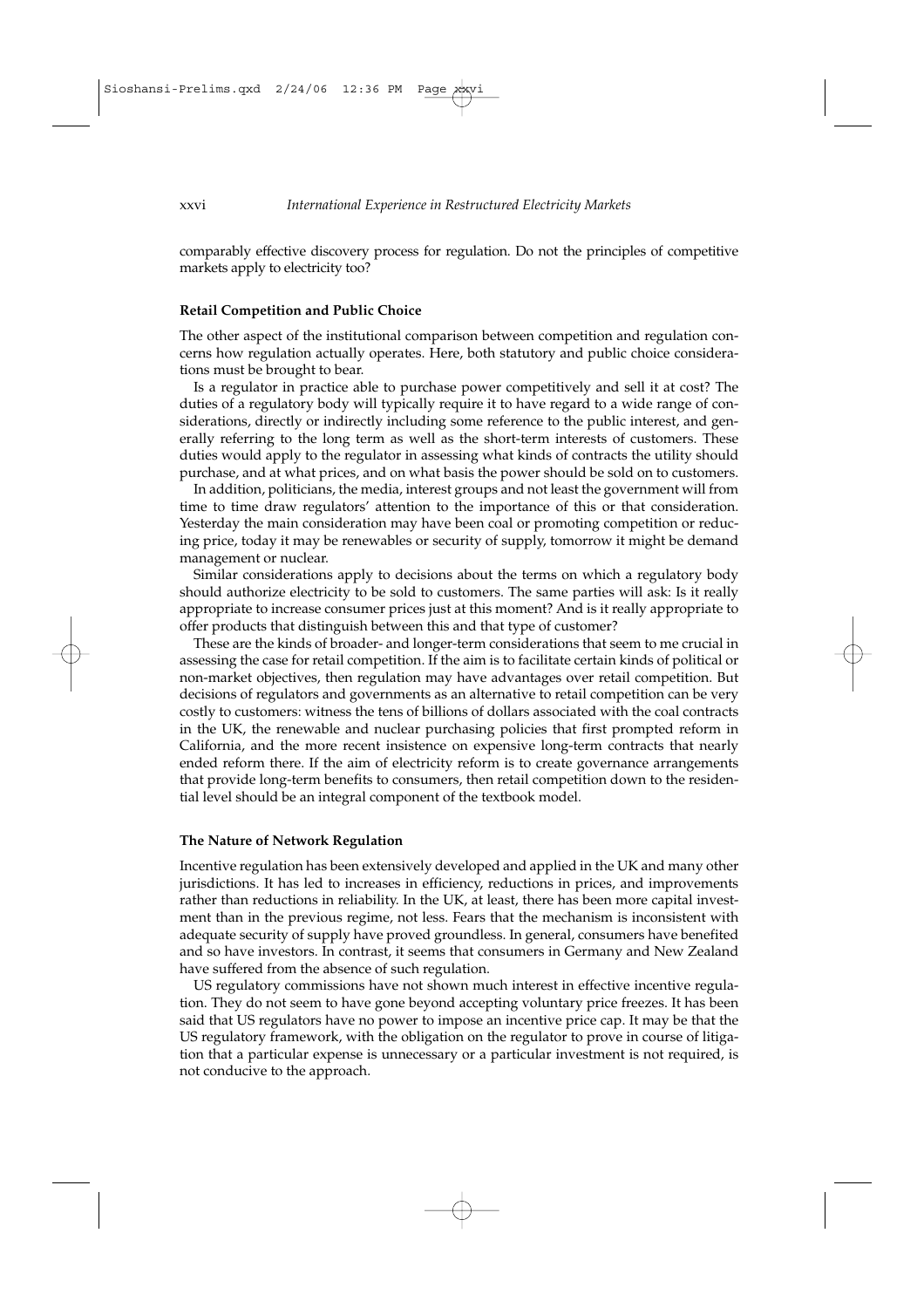This makes it particularly important to look at alternative mechanisms for achieving mutually advantageous outcomes. In reality, negotiated settlements between utilities and interested parties, subsequently approved by regulators, have been an important feature of US regulation. I understand that Paul Joskow noted this in his thesis many years ago. But economists have almost completely neglected this practice.

Recent research shows that the informal or negotiated settlement process differs fundamentally from the formal litigation process and has significantly different outcomes. For example, Federal Energy Regulatory Commission (FERC) has accepted settlements for the majority of gas pipeline cases. The typical outcomes have been rate moratoria that FERC itself could not impose.

In Florida, the Office of Public Counsel (the consumer advocate) has gone further. It has negotiated with the utilities over three quarters of the electricity rate reductions that have been achieved over the last quarter century. This amounted to nearly \$4 billions for consumers. For their part, the utilities gained more flexibility in accounting procedures, and also more attractive fixed-term revenue-sharing arrangements that provided greater incentives to efficiency than conventional rate of return regulation.

The possibility of negotiated settlements instead of regulatory-determined price controls has some appeal even in jurisdictions where there is no barrier to incentive regulation via price caps. The advantages are at least two-fold.

- 1. First, the outcomes would reflect the preferences of the parties themselves, rather than those of the regulator. This could be particularly important in issues such as investment for reliability of supply. Certainly the Electricity Consumers' Committee in the North of Scotland took a different view from the UK regulator in 1995, siding with the utility's argument for more investment despite the higher price. On appeal, the Monopolies and Mergers Commission endorsed the view of the utility and the consumer committee on this issue.
- 2. The second advantage is that negotiated settlement potentially introduces greater variety of outcomes; for example, different kinds and durations of price caps. The regulator is effectively constrained to a uniform approach at any time. Negotiated settlements therefore offer more scope for learning from experience.

The details remain to be worked out in each jurisdiction. There might need to be a regulatory backup, or at least an appropriate regulatory context. However, the principle of negotiated settlements seems worth further exploration, including in those jurisdictions that have already been keen to implement incentive regulation.

# **The Regulation of Transmission Networks**

The Introduction describes the relative lack of transmission investment in several countries, especially the USA and Europe; notes the adverse effects this has on congestion, competition, reliability, and cost; contrasts the comprehensive arrangements in the UK and Argentina with the less considered approaches in many other countries; suggests that relying primarily on market-based merchant transmission is likely to lead to inefficient transmission investment; and commends the progress being made in certain other countries.

I am not well able to assess all these issues, but most of the above diagnosis is consistent with my understanding of the situation in many countries. However, I have been especially concerned about the analysis of "market versus regulation" in the context of transmission.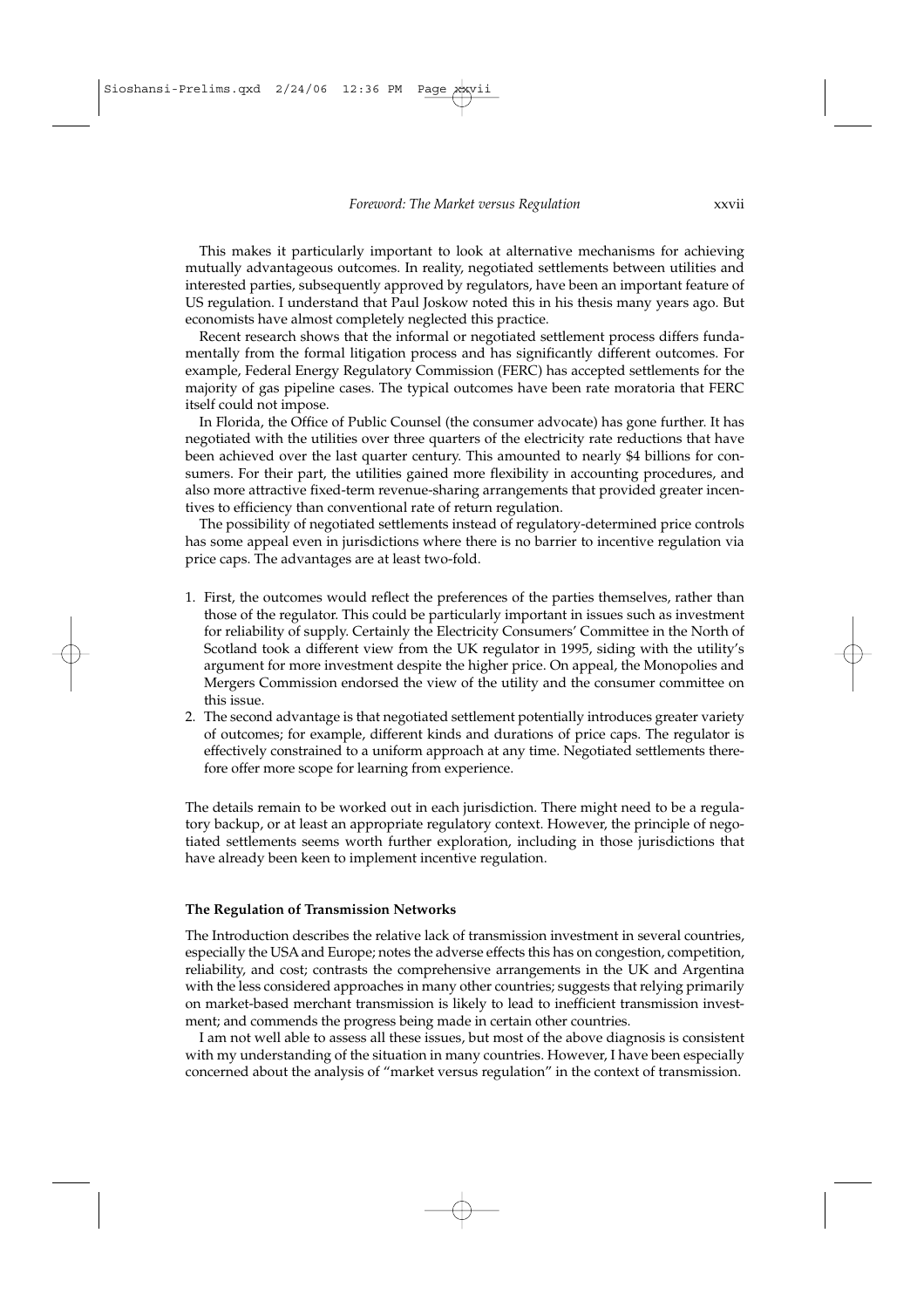The case for merchant transmission seems to have depended on the theoretical argument that, under certain conditions, it will lead to optimal investment. The case against merchant transmission is that these conditions are unlikely to be met. In simple terms, the main concern is that, because of market power and other market failures, merchant transmission is likely to be "too little, too late", if indeed it happens at all.

However, as noted earlier, the relevant benchmark is not some theoretical optimum. It is necessary to consider whether these theoretical market failures are serious in practice. It is also necessary to compare each proposed solution against the institutional arrangements that would be adopted instead. Suppose the alternative to merchant transmission is the conventional decision-making process by a transmission company and*/*or a regulator, with costs assigned to other parties (transmission users) regardless of outcome. There is no obvious reason why a regulated entity will be better able to predict demand. And public choice theory, backed up by considerable evidence, suggests that there will be commercial and political pressures to build excessive transmission capacity, or "too much, too soon". In other words, there is a possibility of regulatory failure. It is therefore necessary to compare the alternatives as they would work in practice. Which is likely to exhibit the more serious failure?

### **Merchant and Regulated Interconnectors in Australia**

Experience in Australia has been an eye-opener. Both merchant and regulated transmission lines have been built. All are interconnectors between electricity regions rather than expansions within a single system. However, they clearly illustrate some of the important factors at work.

Two merchant lines have been built. They seem to have underestimated the speed and extent to which new generation in the high price regions would reduce the price differentials between the regions. This means they overestimated the economic benefits and profitability of the lines. Their market power has in practice been negligible. Far from being "too little, too late" they both appear to have been "too much, too soon". Their investors have had to foot the bill for the misjudgments of the value of the interconnectors. They have learned their lesson and settled for a regulated income.

One regulated line has been built broadly in parallel to the first merchant line. Arguably it misjudged the demand even more severely: it was about five times the size of the merchant line and correspondingly much more uneconomic. Transmission users rather than investors are having to foot this bill. Separately, another transmission company and the regulatory body would have built another regulated line, duplicating the second merchant line and being wholly redundant, if the courts had not stopped them from doing so.

What has been or would be the experience of transmission expansions within an electricity system, sometimes called "intensive network upgrades", deserves further research. But in the case of interconnectors between electricity regions in Australia, there seems no doubt that regulatory failure has been more serious than market failure.

# **The Public Contest Method in Argentina**

An alternative to both regulated and merchant transmission is the Public Contest method used in Argentina. Transmission expansions have to be proposed, approved, and financed by users themselves. Construction is then put out to tender. The users typically comprise generators, distribution companies, and large industrial consumers. This arrangement was carefully designed to avoid the inefficient over-expansion that characterized the pre-privatization